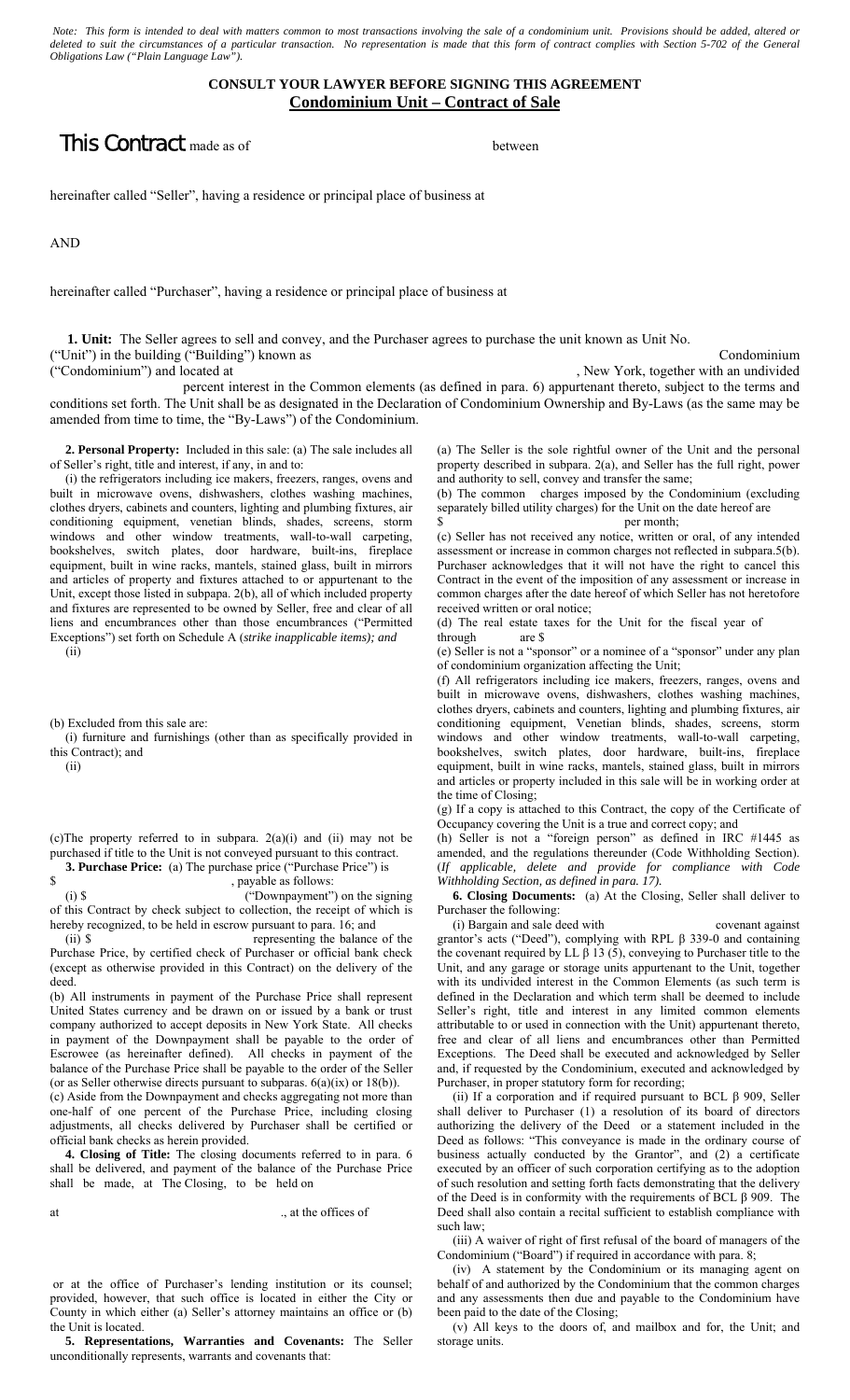(vi) Such affidavits and/or other evidence as the title company ("Title Company") from which Purchaser has ordered a title insurance report and which is authorized to do business in New York State shall reasonably require in order to omit from its title insurance policy all exceptions for judgments, bankruptcies or other returns against Seller and persons or entities whose names are the same as or are similar to Seller's name;

 (vii) New York City Real Property Transfer Tax Return, if applicable, prepared, executed and acknowledged by Seller in proper form for submission;

 (iix) Checks in payment of all applicable real property transfer taxes except a transfer tax which by law is primarily imposed on the purchaser ("Purchaser Transfer Tax") in connection with the sale. In lieu of delivery of such checks, Seller shall have the right, upon not less than

3 business days notice to Purchaser, to cause Purchaser to deliver checks at the Closing and to credit the amount against the balance of the Purchase Price. Seller shall pay the additional transfer taxes, if any, payable after the Closing by reason of the conveyance of the Unit, which obligation shall survive the Closing;

 (ix) Certification that Seller is not a foreign person pursuant to para. 18. (*If inapplicable, delete and provide for compliance with Code Section, as defined in para. 17.);* and

 (x) Affidavit that a single station smoke detecting alarm device is installed pursuant to New York Executive Law  $\beta$  378(5).

(b) At the Closing, Purchaser shall deliver to Seller the following:

 (i) Checks in payment of (y) the balance of the Purchase Price in accordance with subpara. 3(b) and (z) any Purchaser Transfer Tax;

 (ii) If required by the Declaration or By-Laws, power of attorney to the Board, prepared by Seller, in the form required by the Condominium. The Power of attorney shall be executed and acknowledged by Purchaser and, after being recorded, shall be sent to the Condominium;

 (iii) New York City Real Property Transfer Tax Return executed and acknowledged by Purchaser and an Affidavit in Lieu of Registration pursuant to New York Multiple Dwelling Law, each in proper form for submission, if applicable; and

 (iv) If required, New York State Equalization Return executed and acknowledged by Purchaser in proper form for submission.

(c) It is a condition of Purchaser's obligation to close title hereunder that:

 (i) All notes or notices of violations of law or governmental orders, ordinances or requirements affecting the Unit and noted or issued by any governmental department, agency or bureau having jurisdiction which were noted or issued on or prior to the date hereof shall have been cured by Seller;

 (ii) Any written notice to Seller from the Condominium (or its duly authorized representative) that the Unit is in violation of the Declaration, By-Laws or rules and regulations of the Condominium shall have been cured; and

 (iii) The Condominium is a valid condominium created pursuant to RPL Art. 9-B and the Title Company will insure the same.

 **7. Closing Adjustments:** (a) The following adjustments shall be made as of 11:59 P.M. of the day before the Closing:

 (i) Real estate taxes and water charges and sewer rents, unless same are part of common charges, on the basis of the fiscal period for which assessed, except that if there is a water meter with respect to the Unit, apportionment shall be based on the last available actual reading, subject to adjustment after the Closing, promptly after the next reading is available; provided, however, that in the event real estate taxes have not, as of the date of Closing, been separately assessed to the Unit, real estate taxes shall be apportioned on the same basis as provided in the Declaration or By-Laws or, in the absence of such provision, based upon the Unit's percentage interest in the Common Elements;

(ii) Common charges of the Condominium; and

 (iii) If fuel is separately stored with respect to the Unit only, the value of fuel stored with respect to the Unit at the price then charged by Seller's supplier (as determined by a letter or certificate to be obtained by Seller from such supplier), including any sales taxes.

(b) If at the time of Closing the Unit is affected by an assessment which is or may become payable in installments, then, for the purposes of this Contract, only the unpaid installments which are then due shall be considered due and are to be paid by Seller at the Closing. All subsequent installments at the time of Closing shall be the obligation of Purchaser.

(c) Any errors or omissions in computing closing adjustments shall be corrected. This subpara. 7c shall survive the Closing.

(d) If the Unit is located in the City of New York, the "customs in respect to title closings" recommended by The Real Estate Board of New York, Inc., as amended and in effect on the date of Closing, shall apply to the adjustments and other matters therein mentioned, except as otherwise provided herein.

 **8. Right of First Refusal:** If so provided in the Declaration or By-Laws, this sale is subject to and conditioned upon the waiver of a right of first refusal to purchase the Unit held by the Condominium and exercisable by the Board. Seller agrees to give notice promptly to the Board of the contemplated sale of the Unit to Purchaser, which notice shall be given in accordance with the terms of the Declaration and By-Laws, and Purchaser agrees to provide promptly all applications, information and references reasonably requested by the Board. If the Board shall exercise such right of first refusal, Seller shall promptly refund to Purchaser the Downpayment (which term, for all purposes of this contract, shall be deemed to include interest, if any, earned thereon, and title charges including but not limited to examination of title and departmental charges) and upon the making of such refund this Contract shall be deemed cancelled and of no further force or effect and neither party shall have any further rights against, or obligation or liabilities to, the other by reason of this contract. If the Board shall fail to exercise such right of first refusal within the time and in the manner provided for in the Declaration or By-Laws or shall declare in writing its intention not to exercise such right of first refusal (a copy of which writing shall be delivered to Purchaser promptly following receipt thereof), the parties hereto shall proceed with this sale in accordance with the provisions of this contract.

 **9. Processing Fee:** Seller shall, at the Closing, pay all fees and charges payable to the Condominium (and/or its managing agent) in connection with this sale, including, but not limited to, any processing fee, the legal fees, if any, of the condominium's attorney in connection with this sale and, unless otherwise agreed to by Seller and Purchaser in writing, all "flip taxes," transfer or entrance fees or similar charges, if any, payable to or for the 'Condominium or otherwise for the benefit of the Condominium unit owners, which arise by reason of this sale. Said fees, as disclosed by the Declaration, are as follows:

 **10. No Other Representations:** Purchaser has examined and is satisfied with the Declaration, By-Laws and rules and regulations of the Condominium as amended, or has waived the examination thereof. Purchaser has inspected the Unit, its fixtures, appliances and equipment and the personal property, if any, included in this sale, as well as the Common Elements of the Condominium, and knows the condition thereof and, subject to subpara. 5(f), agrees to accept the same "as is," i.e., in the condition they are in on the date hereof, subject to normal use, wear and tear between the date hereof and the Closing. Purchaser has examined or waived examination of the last audited financial statements of the Condominium, and has considered or waived consideration of all other matters pertaining to this Contract and to the purchase to be made hereunder, and does not rely on any representations made by any broker or by seller or anyone acting or purporting to act on behalf of Seller as to any matters which might influence or affect the decision to execute this Contract or to buy the Unit, or said personal property, except those representations and warranties which are specifically set forth in this Contract.

 **11. Possession:** Seller shall, at or prior to the Closing, remove from the Unit all furniture, furnishings and other personal property not included in this sale, shall repair any damage caused by such removal, and shall deliver exclusive possession of the Unit at the Closing, vacant, broom-clean and free of tenancies or other rights of use or possession.

 **12. Access**: Seller shall permit Purchaser and its architect, decorator or other authorized persons to have the right of access to the Unit between the date hereof and the Closing for the purpose of inspecting the same and taking measurements, at reasonable times and upon reasonable prior notice to Seller (by telephone or otherwise). Further, Purchaser shall have the right to inspect the Unit at a reasonable time during the 24-hour period immediately preceding the Closing.

 **13. Defaults and Remedies:** (a) If purchaser defaults hereunder, Seller's sole remedy shall be to retain the Downpayment as liquidated damages, it being agreed that Seller's damages in case of Purchaser's default might be impossible to ascertain and that the Downpayment constitutes a fair and reasonable amount of damages under the circumstances and is not a penalty.

(b) If Seller defaults hereunder, Purchaser shall have such remedies as Purchaser shall be entitled to at law or in equity, including, but not limited to, specific performance.

 **14. Notices:** Any notice, request or other communication ("Notice") given or made hereunder (except for the notice required by para. 12), shall be in writing and either (a) sent by any of the parties hereto or their respective attorneys, by registered or certified mail, return receipt requested, postage prepaid, or (b) delivered in person or by overnight courier, with receipt acknowledged, to the address given at the beginning of this Contract for the party to whom the Notice is to be given, or to such other address for such party as said party shall hereafter desig-

nate by Notice given to the other party pursuant to this para. 14. Each Notice mailed shall be deemed given on the fourth business day following the date of mailing and each Notice delivered in person or by overnight courier shall be deemed given when delivered.

 **15. Purchaser's Lien:** The Downpayment and all other sums paid on account of this Contract and the reasonable expenses of the examination of title, and departmental violation searches in respect of, the Unit are hereby made a lien upon the Unit, but such lien shall not continue after default by Purchaser.

 **16. Downpayment in Escrow:** (a) Seller's attorney ("Escrowee") shall hold the Downpayment for Seller's account in escrow in a segregated bank account at the depository identified at the end of this Contract

until Closing or sooner termination of this Contract and shall pay over or apply the Downpayment in accordance with the terms of this para.16. Escrowee shall (*not) (Delete if inapplicable)* hold the Downpayment in an interest-bearing account for the benefit of the parties. If interest is held for the benefit of the parties, it shall be paid to the party entitled to the Downpayment and the party receiving the interest shall pay any in-come taxes thereon. If interest is not held for the benefit of the parties, the Downpayment shall be placed in an IOLA account or as otherwise permitted or required by law. The Social Security or Federal Identification numbers of the parties shall be furnished to Escrowee at the end of this contract. At closing, the Downpayment shall be paid by Escrowee to Seller. If for any reason Closing does not occur and either party gives Notice (as defined in para.14) to Escrowee demanding payment of the Downpayment, Escrowee shall give prompt Notice to the other party of such demand. If Escrowee does not receive such Notice of objection within such 10 day period or if for any other reason Escrowee in good faith shall elect not to make such payment, Escrowee shall continue to hold such amount until otherwise directed by Notice from the parties to this Contract or a final, nonappealable judgment, order or decree of a court of competent jurisdiction.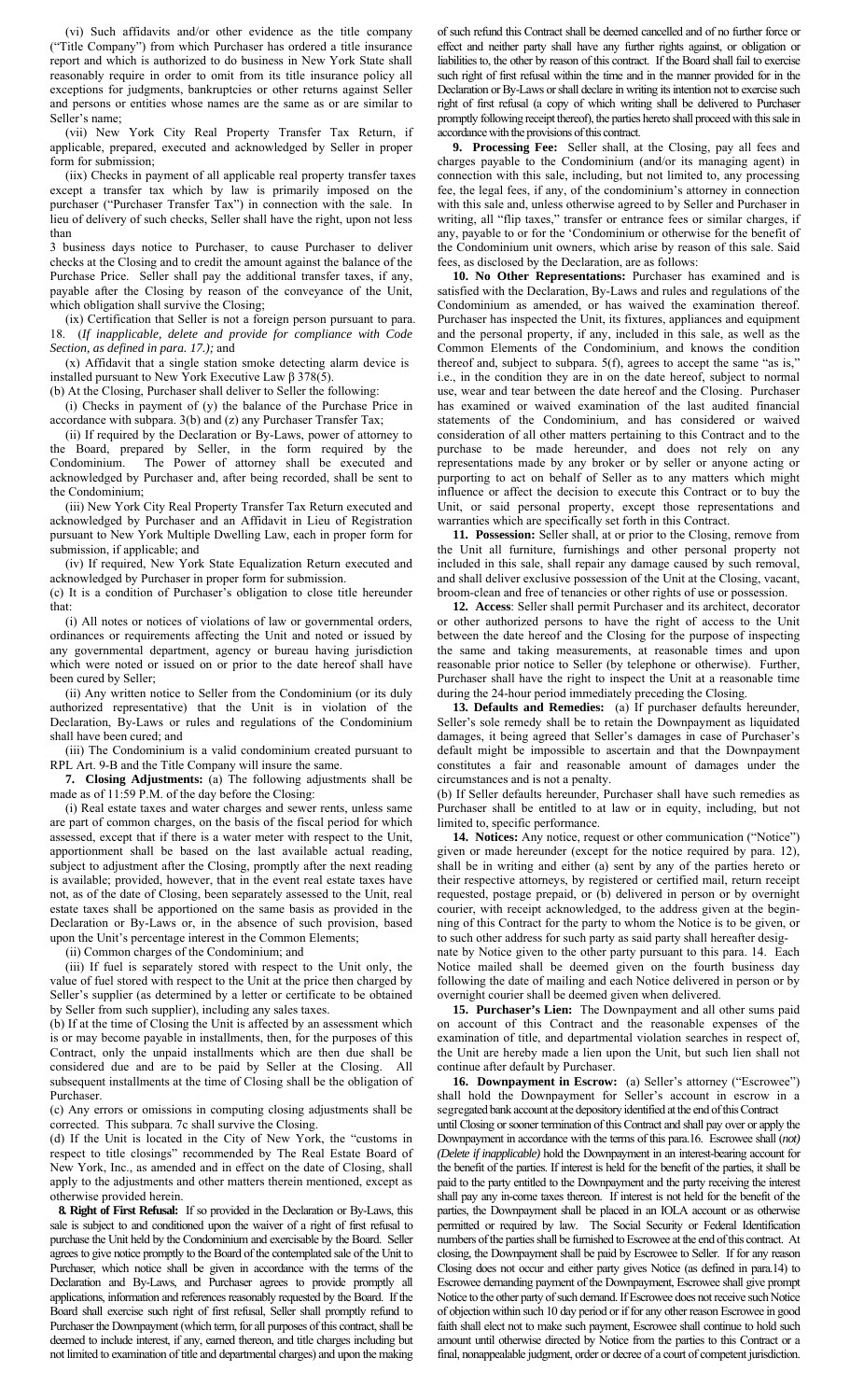However, Escrowee shall have the right at any time to deposit the Downpayment with the clerk of a court in the county in which the Unit is located and shall give Notice of such deposit to Seller and Purchaser. Upon such deposit or other disbursement in accordance with the terms of this para. 16, Escrowee shall be relieved and discharged of all further obligations and responsibilities hereunder.

(b) The parties acknowledge that, although Escrowee is holding the Downpayment for Seller's account, for all other purposes Escrowee is acting solely as a stakeholder at the request of the parties and for their convenience and that Escrowee shall not be liable to either party for any act or omission on its part unless taken or suffered in bad faith or in willful disregard of this Contract or involving gross negligence on the part of Escrowee. Seller and Purchaser jointly and severally agree to defend, indemnify and hold Escrowee harmless from and against all costs, claims and expenses (including reasonable attorneys' fees) incurred in connection with the performance of Escrowee's duties hereunder, except with respect to actions or omissions taken or suffered by Escrowee in bad faith or in willful disregard of this Contract or involving gross negligence on the part of Escrowee.

(c) Escrowee may act or refrain from acting in respect of any matter referred to herein in full reliance upon and with the advice of counsel which may be selected by it (including any member of its firm) and shall be fully protected in so acting or refraining from action upon the advice of such counsel.

(d) Escrowee acknowledges receipt of the Downpayment by check subject to collection and Escrowee's agreement to the provisions of this para. 16 by signing in the place indicated in this Contract.

(e) Escrowee or any member of its firm shall be permitted to act as counsel for Seller in any dispute as to the disbursement of the Downpayment or any other dispute between the parties whether or not Escrowee is in possession of the Downpayment and continues to act as Escrowee.

 **17. FIRPTA:** Seller represents and warrants to Purchaser that Seller is not a "foreign person" as defined in IRC  $β$  1445, as amended, and the regulations issued thereunder ("Code Withholding Section"). At the Closing Seller shall deliver to Purchaser a certification stating that Seller is not a foreign person in the form then required by the Code Withholding Section. In the event Seller fails to deliver the aforesaid certification or in the event that Purchaser is not entitled under the Code Withholding Section to rely on such certification, Purchaser shall deduct and withhold from the Purchase Price a sum equal to 10% thereof and shall at Closing remit the withheld amount with the required forms to the Internal Revenue Service.

 **18. Title Report; Acceptable Title:** (a) Purchaser shall promptly after the date hereof, or after receipt of the mortgage commitment letter, if applicable, order a title insurance report from the Title Company. Promptly after receipt of the title report and thereafter of any continuation thereof and supplements thereto, Purchaser shall forward a copy of each such report, continuation or supplement to the attorney for Seller. Purchaser shall further notify Seller's attorney of any other objections to title not reflected in such title report of which Purchaser becomes aware following the delivery of such report, reasonably promptly after becoming aware of such objections.

(b) Any unpaid taxes, assessments, water charges and sewer rents, together with the interest and penalties thereon to a date not less than two business days following the date of Closing, and any other liens and encumbrances which Seller is obligated to pay and discharge or which are against corporations, estates or other persons in the chain of title, together with the cost of recording or filing any instruments necessary to discharge such liens and encumbrances of record, may be paid out of the proceeds of the monies payable at the Closing if Seller delivers to Purchaser at the Closing official bills for such taxes, assessments, water charges, sewer rents, interest and penalties and instruments in recordable form sufficient to discharge any other liens and encumbrances of record. Upon request made not less than 3 business days before the Closing, Purchaser shall provide at the Closing separate checks for the foregoing payable to the order of the holder of any such lien, charge or encumbrance and other-wise complying with subpara. 3(b). If the Title Company is willing to insure Purchaser that such charges, liens and encumbrances will not be collected out of or enforced against the Unit and is willing to insure the lien of Purchaser's Institutional Lender (as hereinafter defined) free and clear of any such charges, liens and encumbrances, the Seller shall have the right in lieu of payment and discharge to deposit with the Title Company such funds or give such assurances or to pay such special or additional premiums as the Title Company may require in order to so insure. In such cases the charges, liens and encumbrances with respect to which the Title Company has agreed to insure shall not be considered objections to title.

(c) Seller shall convey and Purchaser shall accept fee simple title to the Unit in accordance with the terms of this Contract, subject only to: (a) the Permitted Exceptions and (b) such other matters as (i) the Title Company or any other title insurer licensed to do business by the State of New York shall be willing, without special or additional premium, to omit as exceptions to coverage or to except with insurance against collection out of or enforcement against the Unit (ii) shall be accepted by any lender which has committed in writing to provide mortgage financing to Purchaser for the purchase of the Unit ("Purchaser's Institutional Lender"), except that if such acceptance by Purchaser's Institutional Lender is unreasonably withheld or delayed, such acceptance shall be deemed to have been given.

(d) Notwithstanding any contrary provisions in the Contract, express or implied, or any contrary rule of law or custom, if Seller shall be unable to convey the Unit in accordance with this Contract (provided that Seller shall release, discharge or otherwise cure at or prior to Closing any matter created by Seller after the date hereof and any existing mortgage, unless this sale is subject to it) and if Purchaser elects not to complete this transaction without abatement of the Purchase Price, the

sole obligation and liability of Seller shall be to refund the Downpayment to Purchaser, together with the reasonable cost of the examination of title and departmental violation searches in respect of, the Unit, and upon the making of such refund and payment, this Contract shall be deemed cancelled and of no further force or effect and neither party shall have any further rights against, or obligation or liabilities to, the other by reason of this contract. However, nothing contained in the subpara. 19(d) shall be construed to relieve Seller from liability due to a willful default.

**19. Risk of Loss; Casualty:** (a) The risk of loss or damage to the Unit or the personal property included in this sale, by fire or other casualty, until the earlier of the Closing or possession of the Unit by Purchaser, is assumed by Seller, but without any obligation of Seller to repair or replace any such loss or damage unless Seller elects to do so as hereinafter provided. Seller shall notify Purchaser of the occurrence of any such loss or damage to the Unit or the personal property included in this sale within 10 days after such occurrence or by the date of Closing, whichever first occurs, and by such notice shall state whether or not Seller elects to repair or restore the Unit and/or the personal property, as the case may be. If Seller elects to make such repairs and restorations, Seller's notice shall set forth an adjourned date for the Closing, which shall be not more than 60 days after the date of the giving of Seller's notice. If Seller either does not elect to do so or, having elected to make such repairs and restorations, fails to complete the same on or before said adjourned date for the Closing, Purchaser shall have the following options:

(i) To declare this Contract cancelled and of no further force or effect and receive a refund of the Downpayment in which event neither party shall thereafter have any further rights against, or obligations or liabilities to, the other by reason of this Contract; or

(ii) To complete the purchase in accordance with this Contract with- out reduction in the Purchase Price, except as provided in the next sentence. If Seller carries hazard insurance covering such loss or damage, Seller shall turn over to Purchaser at the Closing the net proceeds actually collected by Seller under the provisions of such hazard insurance policies to the extent that they are attributable to loss of or damage to any property included in this sale, less any sums theretofore expended by Seller in repairing or replacing such loss or damage or in collecting such proceeds; and Seller shall assign (without recourse to Seller) Seller's right to receive any additional insurance proceeds which are at-attributable to the loss of or damage to any property included in this sale.

(b) If seller does not elect to make such repairs and restorations, Purchaser may exercise the resulting option under (i) or (ii) of (a) above only by notice given to Seller within 10 days after receipt of Seller's notice. If Seller elects to make such repairs and restorations and fails to complete the same on or before the adjourned closing date, Purchaser may exercise either of the resulting options within 10 days after the adjourned closing date.

(c) In the event of any loss of or damage to the Common Elements which materially and adversely affects access to or use of the Unit, arising after the date of this Contract but prior to the Closing, Seller shall notify Purchaser of the occurrence thereof within 10 days after such occurrence or by the date of Closing, whichever occurs first, in which event Purchaser shall have the following options:

 (i) To complete the purchase in accordance with this Contract without reduction in the Purchase Price; or

 (ii) To adjourn the Closing until the first to occur of (1) completion of the repair and restoration of the loss or damage to the point that there is no longer a materially adverse effect on the access to or use of the Unit or  $(2)$  the 60<sup>th</sup> day after the date of the giving of Seller's aforesaid notice. In the event Purchaser elects to adjourn the Closing as aforesaid and such loss or damage is not so repaired and restored within 60 days after the date of the giving of Seller's aforesaid notice, then Purchaser shall have the right either to (x) complete the purchase in accordance with this Contract without reduction in the Purchase Price or (y) declare this Contract cancelled and of no further force or effect and receive a refund of the Downpayment, in which latter event neither party shall thereafter have any further rights against, or obligations or liabilities to, the other by reason of this Contract.

(d) In the event of any loss of or damage to the Common Elements which does not materially and adversely affect access to or use of the Unit, Purchaser shall accept title to the Unit in accordance with this Contract without abatement of the Purchase Price.

 **20. Internal Revenue Service Reporting Requirement:** Each party shall execute, acknowledge and deliver to the other party such instruments, and take such other actions, as such other party may reasonably request in order to comply with IRC β 6045(e), as amended, or any successor provision or any regulations promulgated pursuant thereto, insofar as the same requires reporting of information in respect of real estate transactions. The provisions of this para. 20 shall survive the Closing. The parties designate as

the attorney responsible for reporting this information as required by the Internal Revenue Code.

 **21. Broker:** Seller and Purchaser represent and warrant to each other that the only real estate broker with whom they have dealt in connection with this Contract and the transaction set forth herein is

and that they know of no other real estate broker who has claimed or may have the right to claim a commission in connection with this transaction. The commission of such real estate shall be paid by Seller pursuant to separate agreement. If no real estate broker is specified above, the parties acknowledge that this Contract was brought about by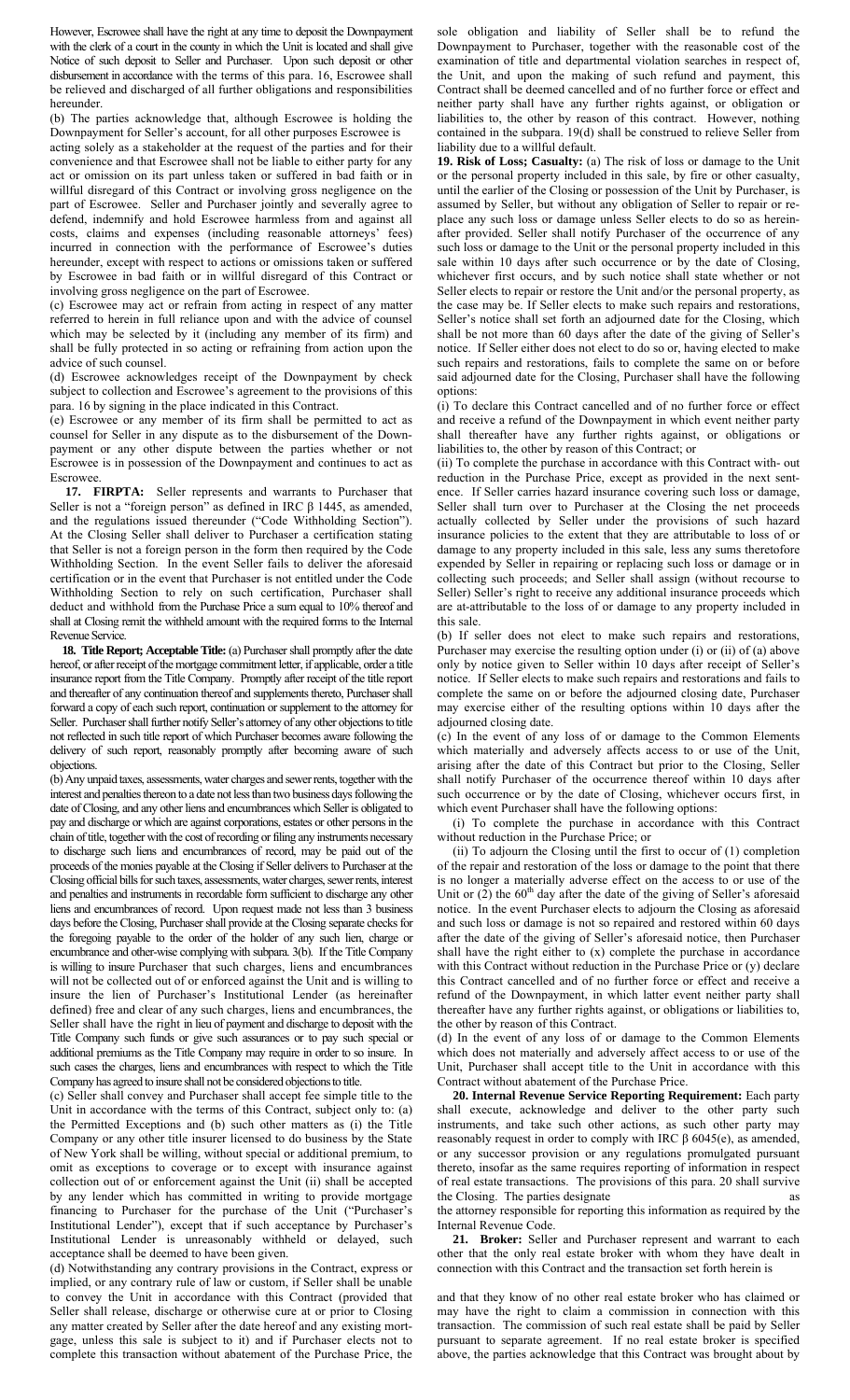direct negotiation between Seller and Purchaser and each represents to the other that it knows of no real estate broker entitled to a commission<br>in connection with this transaction. Seller and Purchaser shall in connection with this transaction. indemnify and defend each other against any costs, claims or expenses (including reasonable attorneys' fees) arising out of the breach of any representation, warranty or agreement contained in this para. 21. The provisions of this para. 21 shall survive the Closing or, if the Closing does not occur, the termination of this Contract.

 **22. Mortgage Contingency:** *(Delete if inapplicable) (*a) The obligations of Purchaser hereunder are conditioned upon issuance on or before (the "Commitment Date") of a written commitment from any Institutional Lender pursuant to which such Institutional Lender agrees to make a loan, other Than a VA, FHA or other governmentally insured loan to Purchaser, at Purchaser's sole cost and expense, of \$

or such lesser sum as Purchaser shall be willing to accept at the prevailing fixed rate of interest not to exceed or initial adjustment rate of interest not to exceed

for a term of at least years and on other customary commitment terms, whether or not conditioned upon any factors other than an appraisal satisfactory to the Institutional Lender, secured by a first mortgage on the Unit together with its undivided interest in the Common Elements. Purchaser shall (i) make prompt application to an Institutional Lender for such mortgage loan, (ii) furnish accurate and complete information on Purchaser and members of Purchaser's family, as required, (iii) pay all fees, points and charges required in connection with such application and loan, (iv) pursue such application with diligence, (v) cooperate in good faith with such Institutional Lender to the end of securing such first mortgage loan and (vi) promptly give Notice to Seller of the name and address of each Institutional Lender to which Purchaser has made such application. Purchaser shall comply with all requirements of such commitment (or of any commitment accepted by Purchaser) and shall furnish Seller with a copy thereof promptly after receipt thereof. If such commitment is not issued on or before the Commitment Date, then, unless Purchaser has accepted a commitment that does not comply with the requirements set forth above, Purchaser may cancel this Contract by giving Notice to Seller within 5 business days after the Commitment Date, in which case this Contract shall be deemed cancelled and thereafter neither party shall have any further rights against, or obligation or liabilities to, the other by reason of this Contract except that the Downpayment shall be promptly refunded to Purchaser and except as set forth in para. 2 1. If Purchaser fails to give Notice of cancellation or if Purchaser shall accept a commitment that does not comply with the terms set forth above, the Purchaser shall be deemed to have waived Purchaser's right to cancel this Contract and to receive a refund of the Downpayment by reason of the contingency contained in this para. 22.

(b) For purposes of this Contract, an "Institutional Lender" is any bank, savings bank, private banker, trust company, savings and loan association and credit union or similar banking institution whether

organized under the laws of this state, the United States or any other state; foreign banking corporation licensed by the Superintendent of Banks of New York or the Comptroller of the Currency to transact business in New York State; insurance company duly organized or

licensed to do business in New York State; insurance company duly organized or licensed to do business in New York State; mortgage banker licensed pursuant to Article 12-D of the Banking Law; and any instrumentality created by the United States or any state with the power to make mortgage loans.

*(Delete if inapplicable)*(c)Purchaser and Seller agree that the submission of an application to a mortgage broker registered pursuant to Article 12-D of the New York Banking Law ("Mortgage Broker") shall constitute full compliance with the terms and conditions set forth in para. 22(a)(i) of this Contract, and that Purchaser's cooperation in good faith with such Mortgage Broker to obtain a commitment from an Institutional Lender (together with Purchaser's cooperation in good faith with any Institutional Lender to which Purchaser's application has been submitted by such Mortgage Broker), and the prompt giving of Notice of Purchaser to Seller of the name and address of each Mortgage Broker to which Purchaser has submitted such an application shall constitute full compliance with the terms and conditions set forth in para. 22 and (vi) of this Contract.

 **23. Gender:** As used in this Contract, the neuter includes the masculine and feminine, the singular includes the plural and the plural includes the singular, as the context may require.

 **24. Entire Contract:** All prior understandings and agreements, written or oral, between Seller and Purchaser are merged in the Contract and this

Contract supersedes any and all understandings and agreements between the parties and constitutes the entire agreement between them with respect to the subject matter hereof.

 **25. Captions:** The captions in this Contract are for convenience and reference only and in no way define, limit or describe the scope of this Contract and shall not be considered in the interpretation of this Contract or any provision hereof.

 **26. No Assignment by Purchaser:** Purchaser may not assign this Contract or any of Purchaser's rights hereunder.

 **27. Successors and Assigns:** Subject to the provisions of para. 26, the provisions of this Contract shall bind and inure to the benefit of the Purchaser and Seller and their respective distributees, executors, adminstators, heirs, legal representatives, successors and permitted assigns.

 **28. No Oral Changes:** This Contract cannot be changed or terminated orally. Any changes or additional provisions must be set forth in a rider attached hereto or in a separate written agreement signed by both parties to this Contract.

 **29. Contract Not Binding Until Signed:** This Contract shall not be binding or effective until properly executed and delivered by Seller and Purchaser.